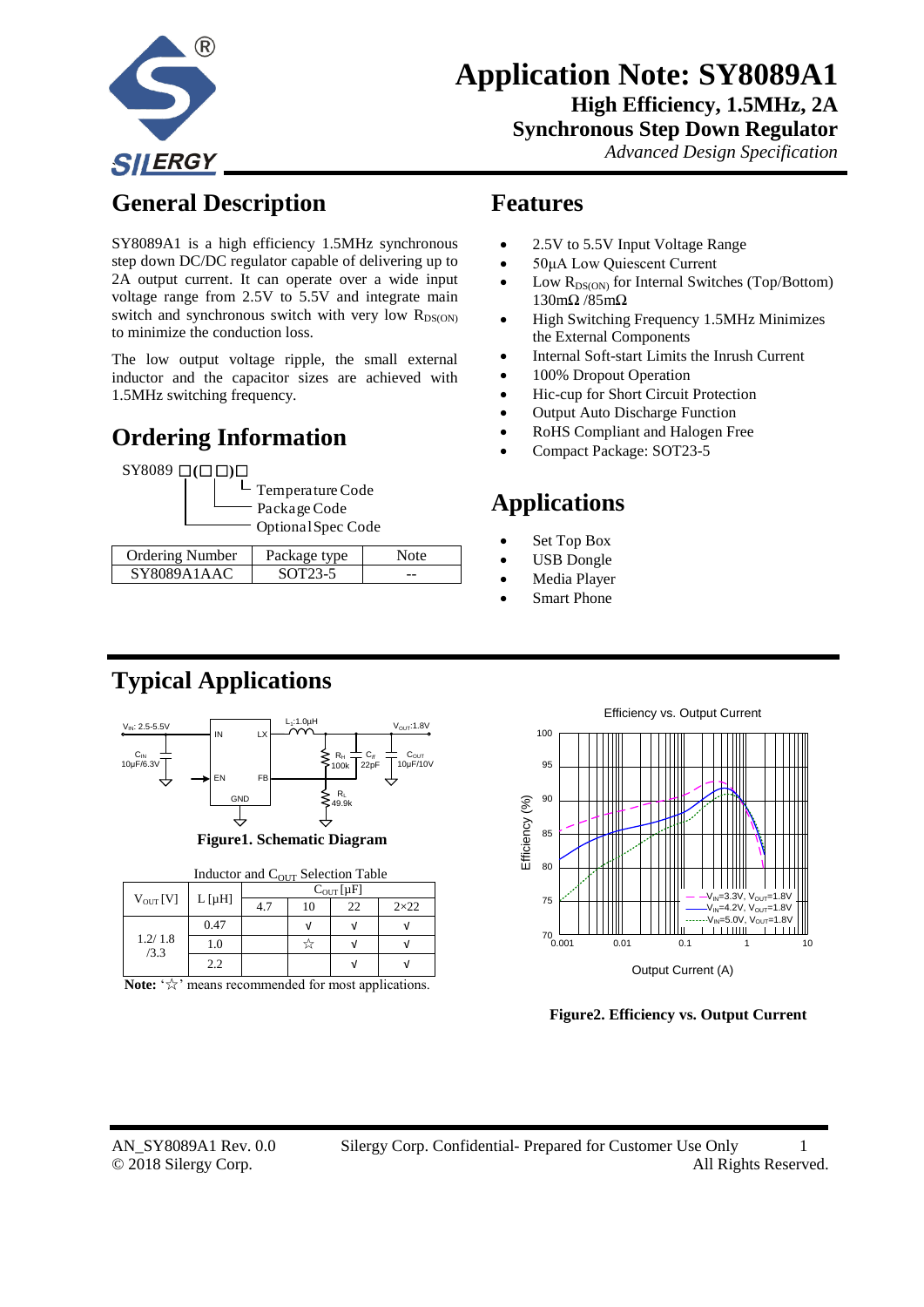

## **Pinout (Top View)**



**Top Mark: qH***xyz* **(**device code: qH, *x=year code, y=week code, z= lot number code)*

| Pin Name   | Pin Number | Pin Description                                                                                                                                                                                             |
|------------|------------|-------------------------------------------------------------------------------------------------------------------------------------------------------------------------------------------------------------|
| EN         |            | Enable control. Pull high to turn on. Do not leave it floating.                                                                                                                                             |
| <b>GND</b> |            | Ground pin.                                                                                                                                                                                                 |
| LX         |            | Inductor pin. Connect this pin to the switching node of the inductor.                                                                                                                                       |
| IN         | 4          | Input pin. Decouple this pin to the GND pin with at least a $10 \mu$ F ceramic capacitor.                                                                                                                   |
| FB.        |            | Output feedback pin. Connect this pin to the center point of the output resistor divider<br>(as shown in Figure 1) to program the output voltage: $V_{\text{OUT}}=0.6\times(1+R_{\text{H}}/R_{\text{I}})$ . |

### **Block Diagram**



#### **Figure3. Block Diagram**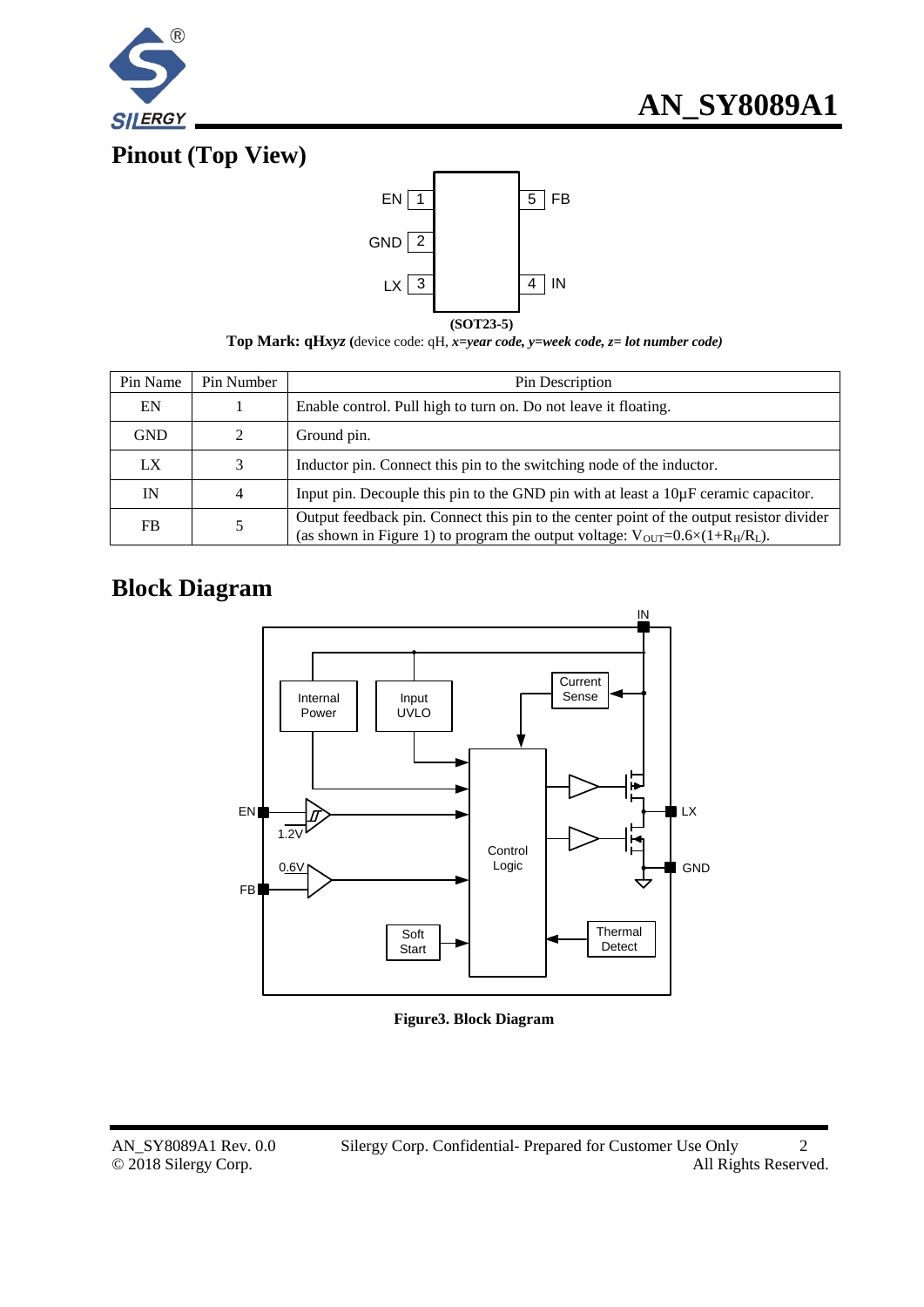

### **Absolute Maximum Ratings** (Note 1)

| Package Thermal Resistance (Note 2)          |  |
|----------------------------------------------|--|
|                                              |  |
|                                              |  |
|                                              |  |
|                                              |  |
|                                              |  |
| $^{(*1)}$ LX Voltage Tested Down to -3V<40ns |  |
| $^{(*)}$ LX Voltage Tested Up to +7V<40ns    |  |

## **Recommended Operating Conditions** (Note 3)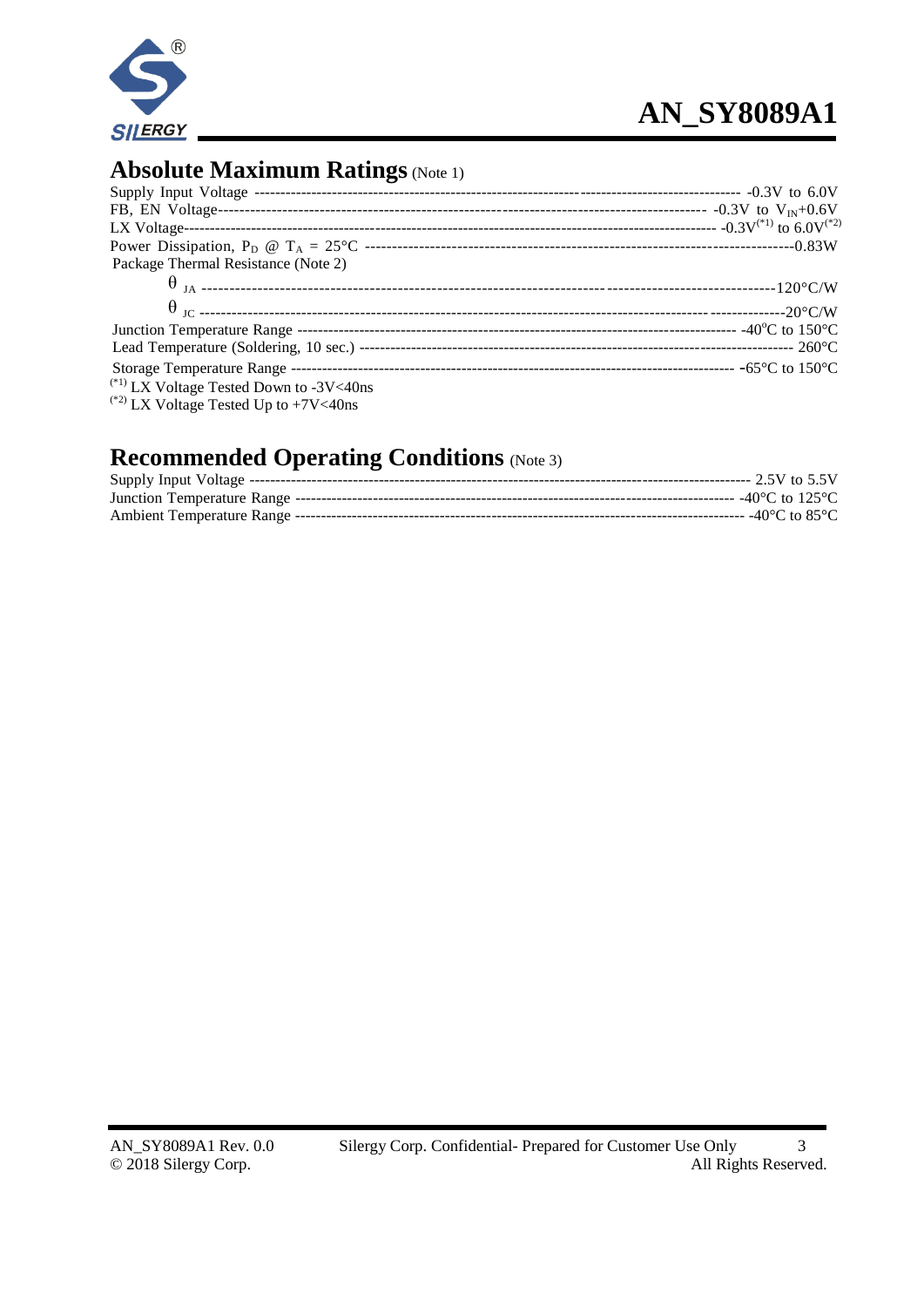

### **Electrical Characteristics**

| <b>Parameter</b>             | <b>Symbol</b>        | $V_{\text{IN}} = 3V$ , $V_{\text{OUT}} = 1.0V$ , $L = 1.0\mu\text{H}$ , $V_{\text{OUT}} = 10\mu\text{H}$ , $I_{\text{A}} = 25V$ , unicss otherwise specified)<br><b>Test Conditions</b> | Min | <b>Typ</b> | <b>Max</b> | Unit           |
|------------------------------|----------------------|-----------------------------------------------------------------------------------------------------------------------------------------------------------------------------------------|-----|------------|------------|----------------|
| <b>Input Voltage Range</b>   | $\rm V_{IN}$         |                                                                                                                                                                                         | 2.5 |            | 5.5        | V              |
| Input UVLO Threshold         | $V_{U$               |                                                                                                                                                                                         |     |            | 2.5        | V              |
| Input UVLO Hysteresis        | $V_{HYS}$            |                                                                                                                                                                                         |     | 150        |            | mV             |
| Quiescent Current            | $I_{\rm O}$          | $V_{FB} = V_{REF} \times 105\%$                                                                                                                                                         |     | 50         | 70         | μA             |
| <b>Shutdown Current</b>      | $I_{\rm SHDN}$       | $V_{EN}=0V$                                                                                                                                                                             |     | 0.1        | 1          | μA             |
| Feedback Reference Voltage   | $\rm V_{REF}$        | $IOUT=0.5A, CCM$                                                                                                                                                                        | 591 | 600        | 609        | mV             |
| LX Node Discharge Resistance | $R_{DIS}$            |                                                                                                                                                                                         |     | 50         |            | Ω              |
| Top FET $R_{ON}$             | $R_{DS(ON)1}$        |                                                                                                                                                                                         |     | 130        |            | $m\Omega$      |
| Bottom FET R <sub>ON</sub>   | $R_{DS(ON)2}$        |                                                                                                                                                                                         |     | 85         |            | $m\Omega$      |
| EN Input Voltage High        | $\rm V_{\rm EM, H}$  |                                                                                                                                                                                         | 1.2 |            |            | V              |
| <b>EN Input Voltage Low</b>  | $\rm V_{\rm EM,L}$   |                                                                                                                                                                                         |     |            | 0.4        | V              |
| Min On Time                  | $t_{ON,MIN}$         |                                                                                                                                                                                         |     | 60         |            | ns             |
| Maximum Duty Cycle           | $D_{MAX}$            |                                                                                                                                                                                         | 100 |            |            | $\%$           |
| Turn On Delay                | $t_{ON,DLY}$         | from EN high to LX start switching                                                                                                                                                      |     | 350        |            | $\mu s$        |
| Soft-start Time              | $t_{SS}$             |                                                                                                                                                                                         |     |            |            | ms             |
| <b>Switching Frequency</b>   | $f_{SW}$             | $IOUT=0.5A, CCM$                                                                                                                                                                        |     | 1.5        |            | <b>MHz</b>     |
| Top FET Current Limit        | I <sub>LMT,TOP</sub> |                                                                                                                                                                                         | 3.5 |            |            | A              |
| Thermal Shutdown Temperature | $T_{SD}$             |                                                                                                                                                                                         |     | 150        |            | $\mathfrak{C}$ |
| Thermal Shutdown Hysteresis  | T <sub>HYS</sub>     |                                                                                                                                                                                         |     | 20         |            | $\mathbbm{C}$  |

 $(V_{\text{in}} = 5V, V_{\text{out}} = 1.8V, L = 1.0$ uH,  $C_{\text{out}} = 10$ uF, T $L = 25$ °C, unless otherwise specified)

**Note 1**: Stresses beyond the "Absolute Maximum Ratings" may cause permanent damage to the device. These are stress ratings only. Functional operation of the device at these or any other conditions beyond those indicated in the operational sections of the specification is not implied. Exposure to absolute maximum rating conditions for extended periods may affect device reliability.

**Note 2**:  $\theta_{JA}$  of SY8089A1 is measured in the natural convection at T<sub>A</sub> = 25<sup>o</sup>C on a 2OZ two-layer Silergy evaluation board. Pin 3 is the case position for  $\Theta_{\text{JC}}$  measurement.

**Note 3:** The device is not guaranteed to function outside its operating conditions.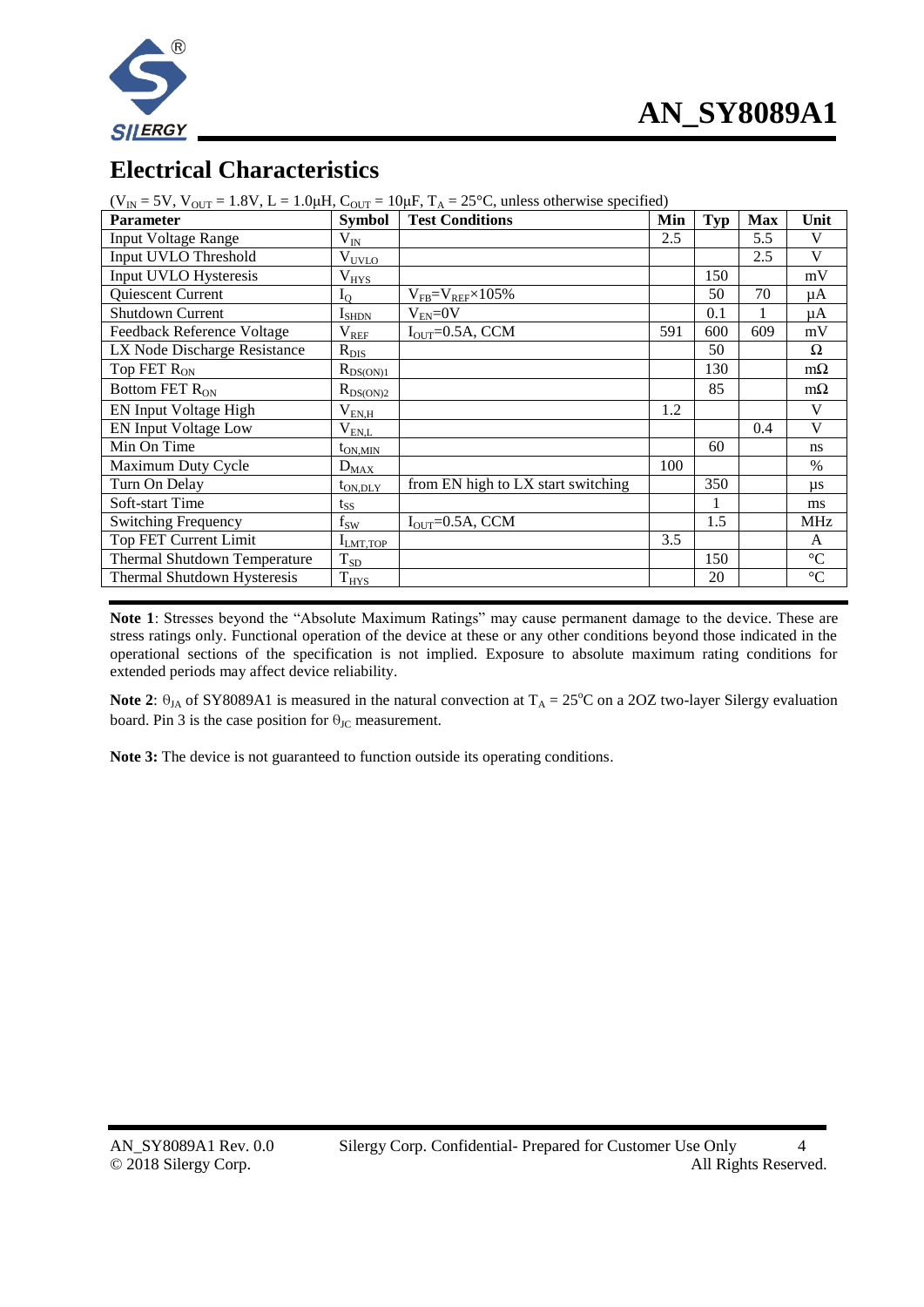

### **Typical Performance Characteristics**













Time (400µs/div)







Time (1µs/div)





Time (400µs/div)

AN\_SY8089A1 Rev. 0.0 Silergy Corp. Confidential- Prepared for Customer Use Only 5 © 2018 Silergy Corp. All Rights Reserved.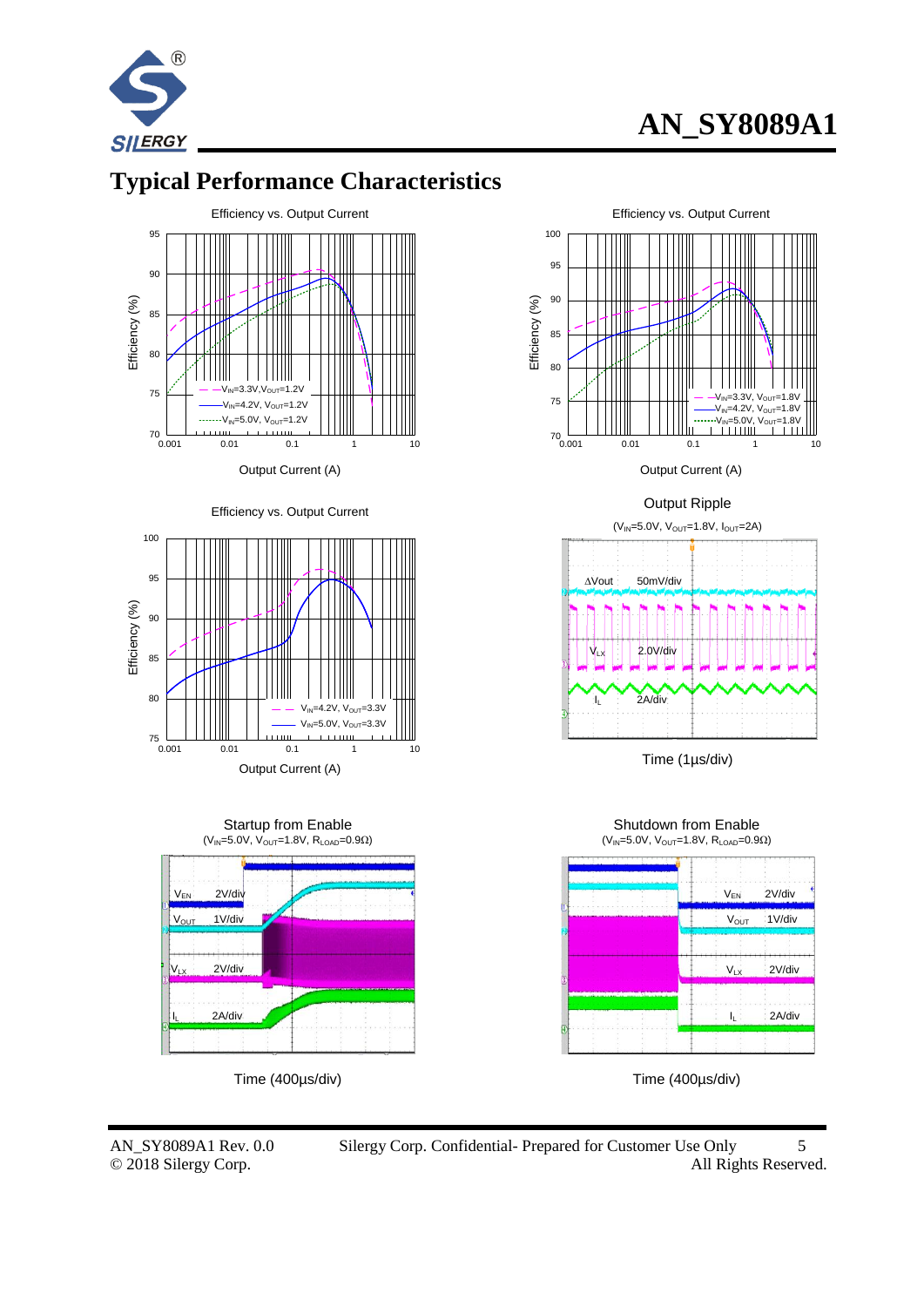



Time (100μs/div)

Load Transient  $(V_{\text{IN}}=5.0V, V_{\text{OUT}}=1.8V, I_{\text{OUT}}=0.2~2A)$ ň



Time (100μs/div)

Short Circuit Protection  $(V_{IN} = 5.0V, V_{OUT} = 1.8V, I_{OUT} = 2A - Short)$ 



Time (2ms/div)

Short Circuit Protection  $(V_{IN} = 5.0V, V_{OUT} = 1.8V, I_{OUT} = 0.5$ hort) Time (2ms/div)  $V_{\rm OUT}$  2V/div  $V_{\rm OUT}$  2A/div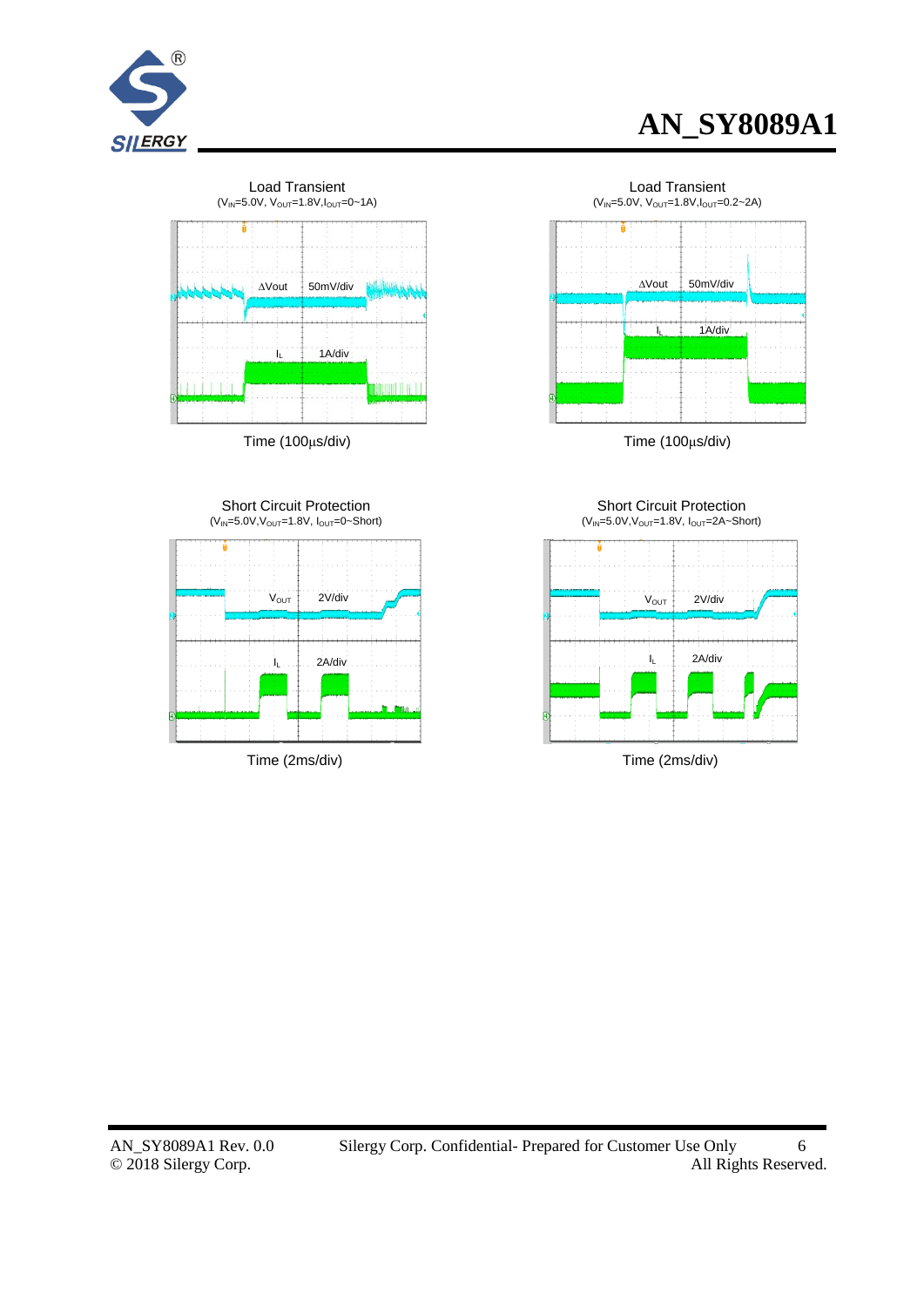

## **Operation**

SY8089A1 is a high efficiency 1.5MHz synchronous step down DC/DC regulator capable of delivering up to 2A output current. It can operate over a wide input voltage range from 2.5V to 5.5V and integrate main switch and synchronous switch with very low  $R_{DS(ON)}$ to minimize the conduction loss.

The low output voltage ripple, the small external inductor and the capacitor sizes are achieved with 1.5MHz switching frequency.

### **Applications Information**

Because of the high integration in SY8089A1, the application circuit based on this regulator IC is rather simple. Only input capacitor  $C_{\text{IN}}$ , output capacitor  $C<sub>OUT</sub>$ , output inductor L and feedback resistors ( $R<sub>H</sub>$ ) and  $R<sub>L</sub>$ ) need to be selected for the targeted applications specifications.

#### **Feedback Resistor Dividers R<sup>H</sup> and R<sup>L</sup>**

Choose  $R_H$  and  $R_L$  to program the proper output voltage. To minimize the power consumption under light loads, it is desirable to choose large resistance values for both  $R_H$  and  $R_L$ . A value of between 10k and 200k is highly recommended for  $R_L$ . If  $R_L$ =100k is chosen, then  $R_H$  can be calculated to be:

$$
R_{\rm H} = \frac{(V_{\rm OUT} - 0.6\,\rm V) \cdot R_{\rm L}}{0.6\,\rm V}
$$

#### **Input Capacitor CIN**

A typical X5R or better grade ceramic capacitor with 6.3V rating and greater than  $10 \mu$ F capacitance is recommended. This ceramic capacitor need to be placed really close to the IN and GND pins to minimize the potential noise problem. Care should be taken to minimize the loop area formed by  $C_{\text{IN}}$ , and IN/GND pins.

#### **Output Capacitor COUT**

The output capacitor is selected to handle the output ripple noise requirements. Both steady state ripple and transient requirements must be taken into consideration when selecting this capacitor. For the best performance, it is recommended to use X5R or better grade ceramic capacitor with 10V rating and greater than 10µF capacitance.

#### **Output Inductor L**

There are several considerations in choosing this inductor.

1) Choose the inductance to provide the desired ripple current. It is suggested to choose the ripple current to be about 40% of the maximum output current. The inductance is calculated as:

$$
L = \frac{V_{\text{OUT}}(1 - V_{\text{OUT}}/V_{\text{IN, MAX}})}{F_{\text{SW}} \times I_{\text{OUT, MAX}} \times 40\%}
$$

Where  $F_{SW}$  is the switching frequency and  $I_{\text{OUT,MAX}}$  is the maximum load current.

The SY8089A1 regulator IC is quite tolerant of different ripple current amplitude. Consequently, the final choice of inductance can be slightly off the calculation value without significantly impacting the performance.

2) The saturation current rating of the inductor must be selected to be greater than the peak inductor current under full load conditions.

$$
I_{\text{SAT, MIN}} > I_{\text{OUT, MAX}} + \frac{V_{\text{OUT}}(1 - V_{\text{OUT}}/V_{\text{IN, MAX}})}{2 \cdot F_{\text{SW}} \cdot L}
$$

3) The DCR of the inductor and the core loss at the switching frequency must be low enough to achieve the desired efficiency requirement. It is desirable to choose an inductor with DCR<30m $\Omega$  to achieve a good overall efficiency.

#### **Load Transient Considerations**

The SY8089A1 integrates the compensation components to achieve good stability and fast transient responses. In some application, adding a ceramic capacitor (feed-forward capacitor,  $C_f$ ) in parallel with  $R_H$  may further speed up the load transient responses and is thus recommended for applications with large load transient step requirements. Typically, for 1.2V/1.8V/3.3V output, the  $R_H$ ,  $R_L$ ,  $C_f$  is recommended as below:

**Table1. Recommended Component Selection**

| таріст, тесепінісниси соніронені эсіссибн |               |                    |      |  |  |  |  |
|-------------------------------------------|---------------|--------------------|------|--|--|--|--|
| V <sub>out</sub>                          | Kн            |                    |      |  |  |  |  |
| 1.2V                                      | $49.9k\Omega$ | $49.9k\Omega$      | 2pF  |  |  |  |  |
| 1.8V                                      | 100kΩ         | $49.9k\Omega$      | 22pF |  |  |  |  |
| 3.3V                                      | 100kΩ         | 22.1k <sub>2</sub> | 22nF |  |  |  |  |

#### **OCP and SCP Protection Method**

With load current increasing, as soon as the high side FET current gets higher than peak current limit threshold, the high side FET will turn off. If the load current continues to increase, the output voltage will drop. When the output voltage falls below 50% of the

AN\_SY8089A1 Rev. 0.0 Silergy Corp. Confidential- Prepared for Customer Use Only 7 © 2018 Silergy Corp. All Rights Reserved.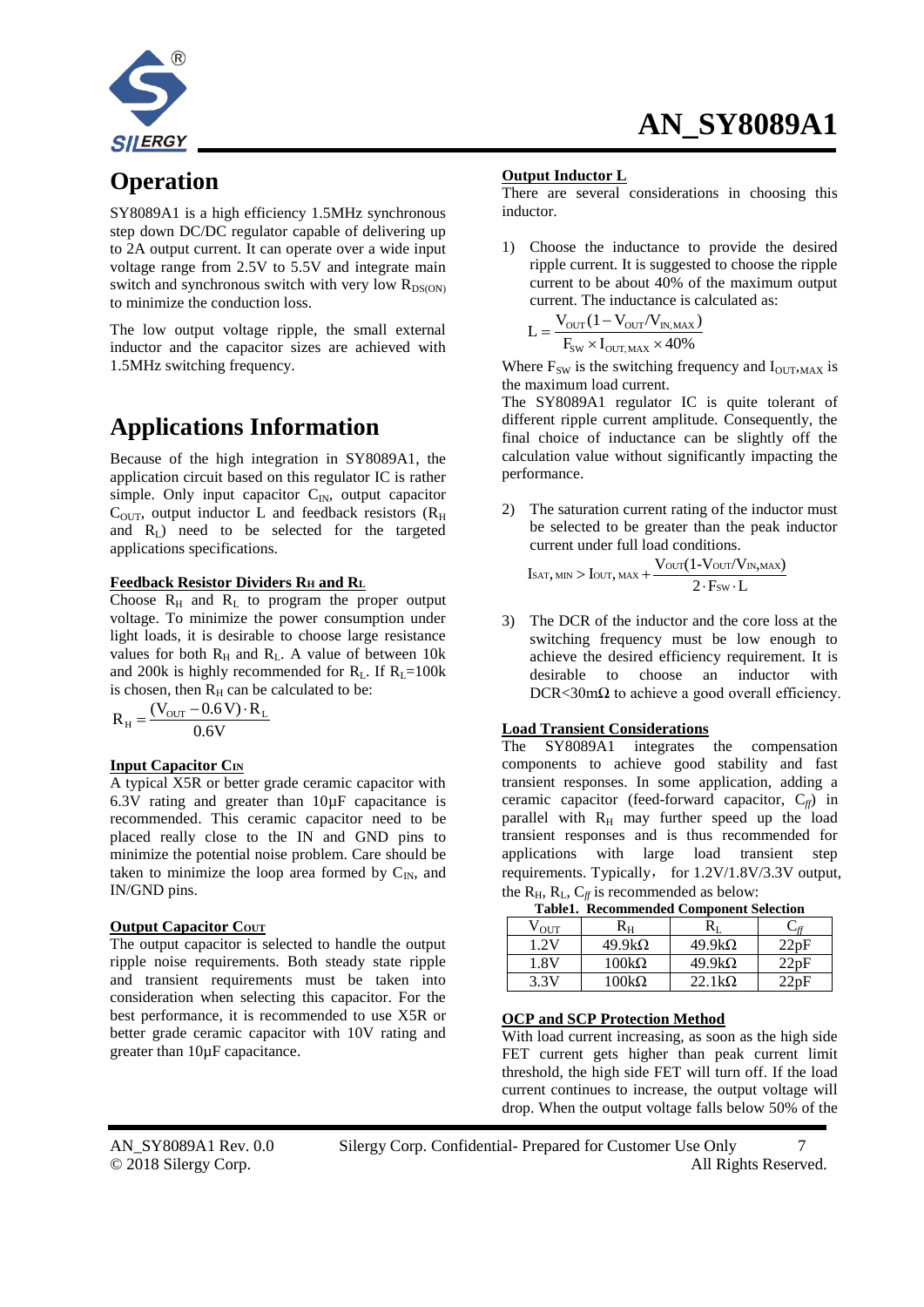

regulation level, the output UVP will be detected and SY8089A1 will operate in hip-cup mode. The hipcup frequency is 190Hz, the hip-cup duty cycle is 50%. If the hard short is removed, the IC will return to normal operation.

#### **Layout Design**

The layout design of SY8089A1 regulator is relatively simple. For the best efficiency and minimum noise problems, we should place the following components close to the IC:  $C_{IN}$ , L, R<sub>H</sub> and  $R_L$ .

1) It is desirable to maximize the PCB copper area connecting to GND pin to achieve the best thermal and noise performance. If the board space allowed, a ground plane is highly desirable.

- 2)  $C_{\text{IN}}$  must be close to Pins IN and GND. The loop area formed by  $C_{\text{IN}}$  and GND must be minimized.
- 3) The PCB copper area associated with LX pin must be minimized to avoid the potential noise problem.
- 4) The components  $R_H$  and  $R_L$ , and the trace connecting to the FB pin must NOT be adjacent to the LX net on the PCB layout to avoid the noise problem.
- 5) If the system chip interfacing with the EN pin has a high impedance state at shutdown mode and the IN pin is connected directly to a power source such as a Li-Ion battery, it is desirable to add a pull down  $1\text{M}\Omega$  resistor between the EN and GND pins to prevent the noise from falsely turning on the regulator at shutdown mode.



**Figure4. PCB Layout Suggestion**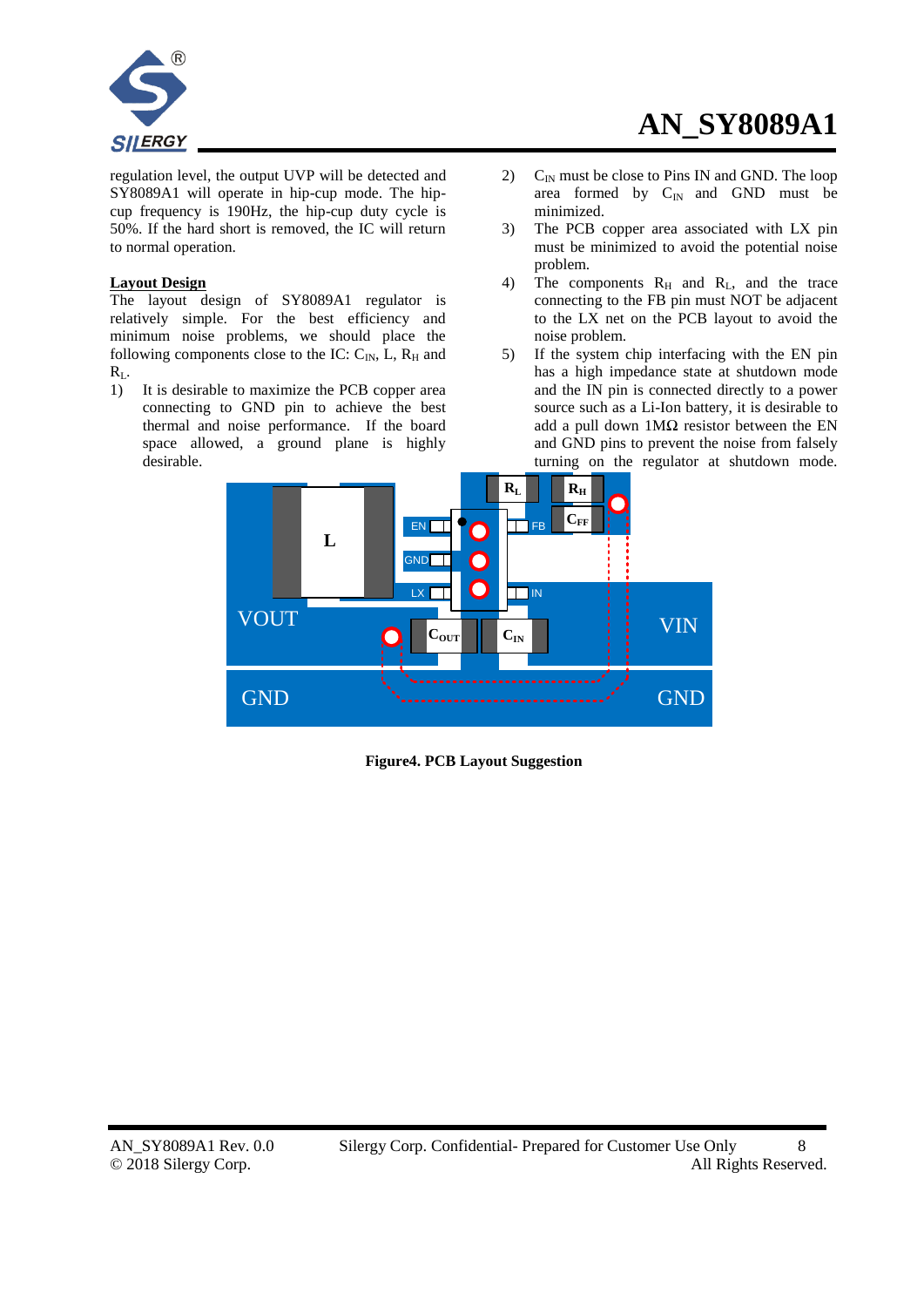